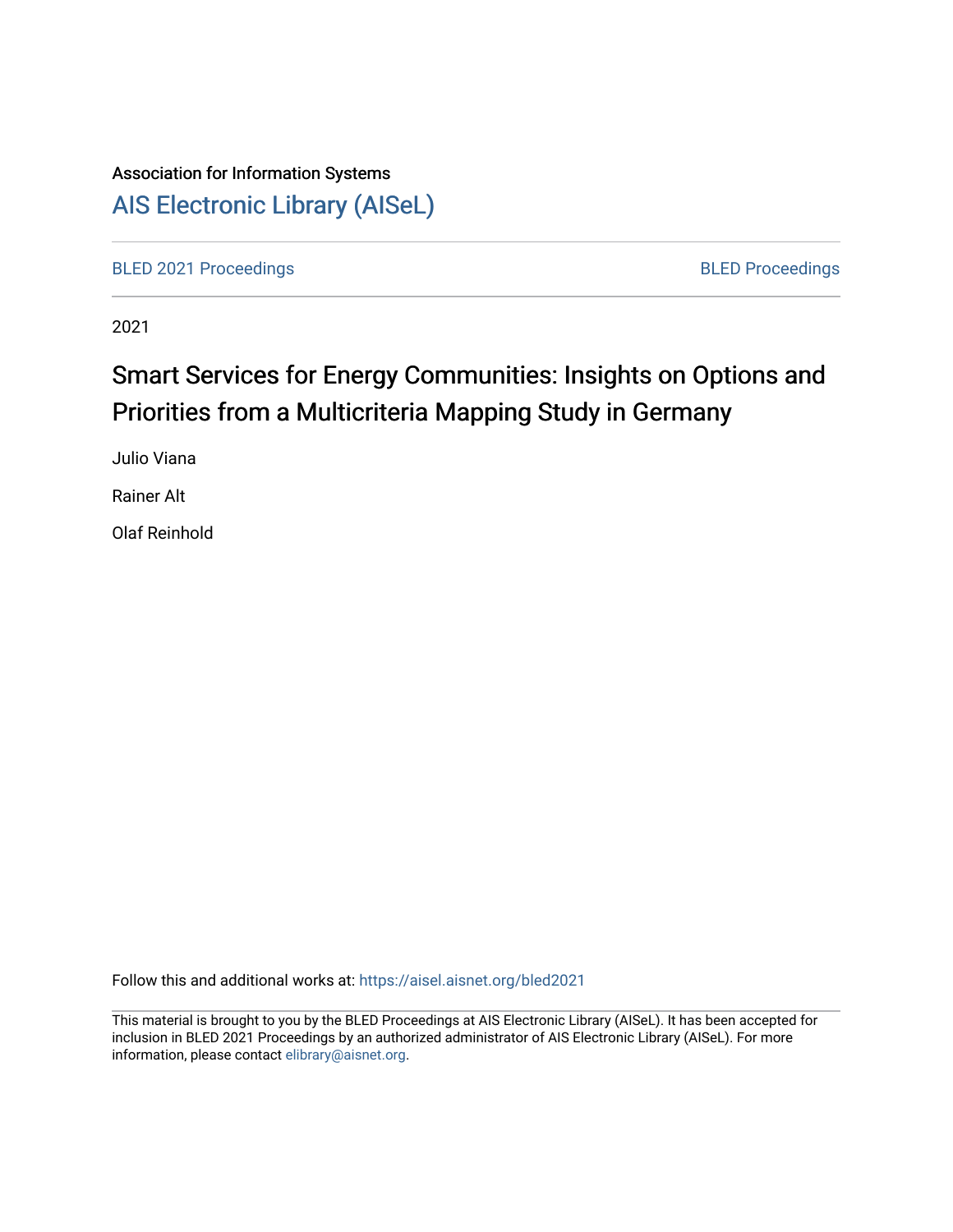## **SMART SERVICES FOR ENERGY COMMUNITIES: INSIGHTS ON OPTIONS AND PRIORITIES FROM A MULTICRITERIA MAPPING STUDY IN GERMANY**

## JULIO VIANA,<sup>1</sup> RAINER ALT<sup>2</sup> & OLAF REINHOLD<sup>1</sup>

<sup>1</sup>Social CRM Research Center/Leipzig, Germany; e-mail: julio.viana@scrc-leipzig.de, olaf.reinhold@scrc-leipzig.de <sup>2</sup>Leipzig University, Information Systems Institute/Leipzig, Germany; e-mail: rainer.alt@uni-leipzig.de

**Abstract** Energy Communities are finding their way into the local energy systems as new regulations surge. However, they often lack resources due to their limited size, and depend heavily on subsidies for providing competitive offerings. In parallel, new technologies support the development of smart services for the energy market and provide chances for increasing the competitiveness of energy communities. This paper utilizes the multi-criteria mapping (MCM) method to discuss with stakeholders from energy communities in Germany the relevance and priorities for realizing specific smart services. A general ranking, as well as four perspective-based rankings, are analyzed by discussing contrasts and uncertainties. The results provide relevant insights on potentials from each service and a basis for the design of new information systems and architectures for energy communities.

#### **Keywords:** smart energy communities, multi-criteria mapping, technology analysis, smart energy services, service ranking



DOI https://doi.org/10.18690/978-961-286-485-9.36 ISBN 978-961-286-485-9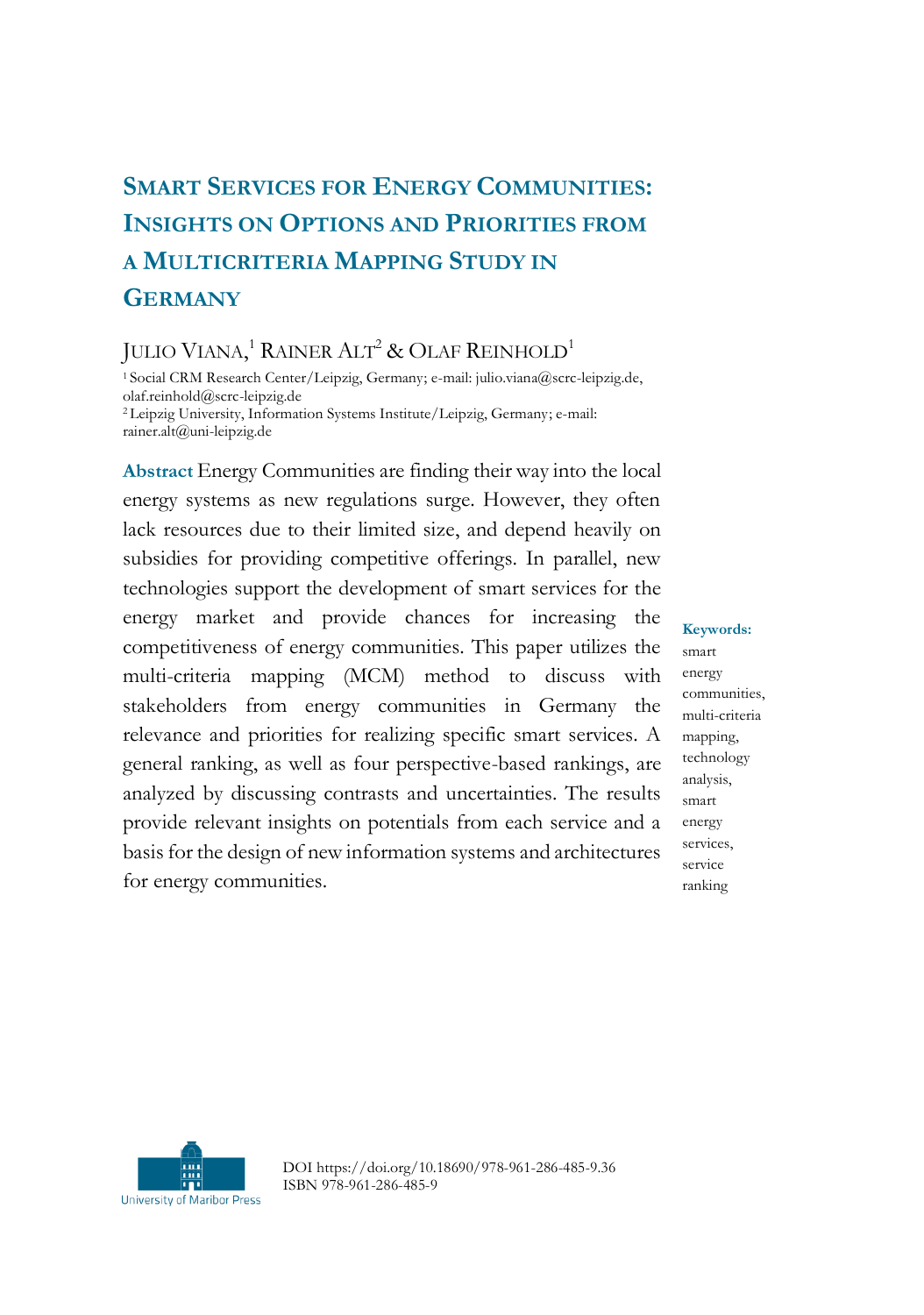#### **1 Introduction**

New regulations are setting ways for further development of the energy market worldwide (Spence 2019; Vasily Kupriyanovsky et al. 2019). In Germany, the energy industry is strongly regulated and generates a positive economic impact after the German Renewable Energy Sources Act (EEG), increasing investments and employment (Hillebrand et al. 2006), as well as serving as a model for legislation in other countries (Lehr et al. 2008). Consequently, projects on the demand side emerged (Palensky and Dietrich 2011) and new concepts, such as Smart Energy Communities (SECs), found their way into the regulatory systems. SECs consist of a group of households with different forms of electric loads and technologies integrated into a control system, which actively manages generation and demand in the community (Fazeli et al. 2011). Recently, citizens started to engage in local energy systems due to community identity, social norms, trust and environmental concern (Kalkbrenner and Roosen 2016; Fazeli et al. 2011; Massey et al. 2018).

In parallel, technological advancements pave the way for 'smart' energy services (SES) (Mathiesen et al. 2015; van Dinther et al. 2021) using a smart grid architecture based on 'prosumers' - users that consume and produce energy (Grijalva and Tariq 2011). Services are smart when based on hard field intelligence, and are processing a large amount of data and giving decision-makers more visibility into their business (Allmendinger and Lombreglia 2005), using interconnected Information Systems (IS) for data acquisition, algorithms, data reports and interfaces for visualization and configuration (Palensky and Dietrich 2011; Beverungen et al. 2019).

While some studies discuss energy communities with a focus on choosing the type of renewable energies (Karunathilake et al. 2019), their ecosystems (Vernay and Sebi 2020) or social innovation aspects (Caramizaru and Uihlein 2020), current literature on SECs focuses on specific services and processes, such as big data analysis (Zhou et al. 2016), smart meters (Anda and Temmen 2014), peer-to-peers interconnected smart homes (Steinheimer et al. 2012) and smart Internet of Things (IoT) (Giordano et al. 2020). New business models based on SESs, including peer-to-peer (P2P) marketplaces, microgrids or virtual power plants derive from energy generated intelligently and optimized to balance with its demand (Paukstadt and Becker 2019). Such models use smart systems, providing a more holistic approach rather than focusing on specific services or only on smart grids (Lund et al. 2017).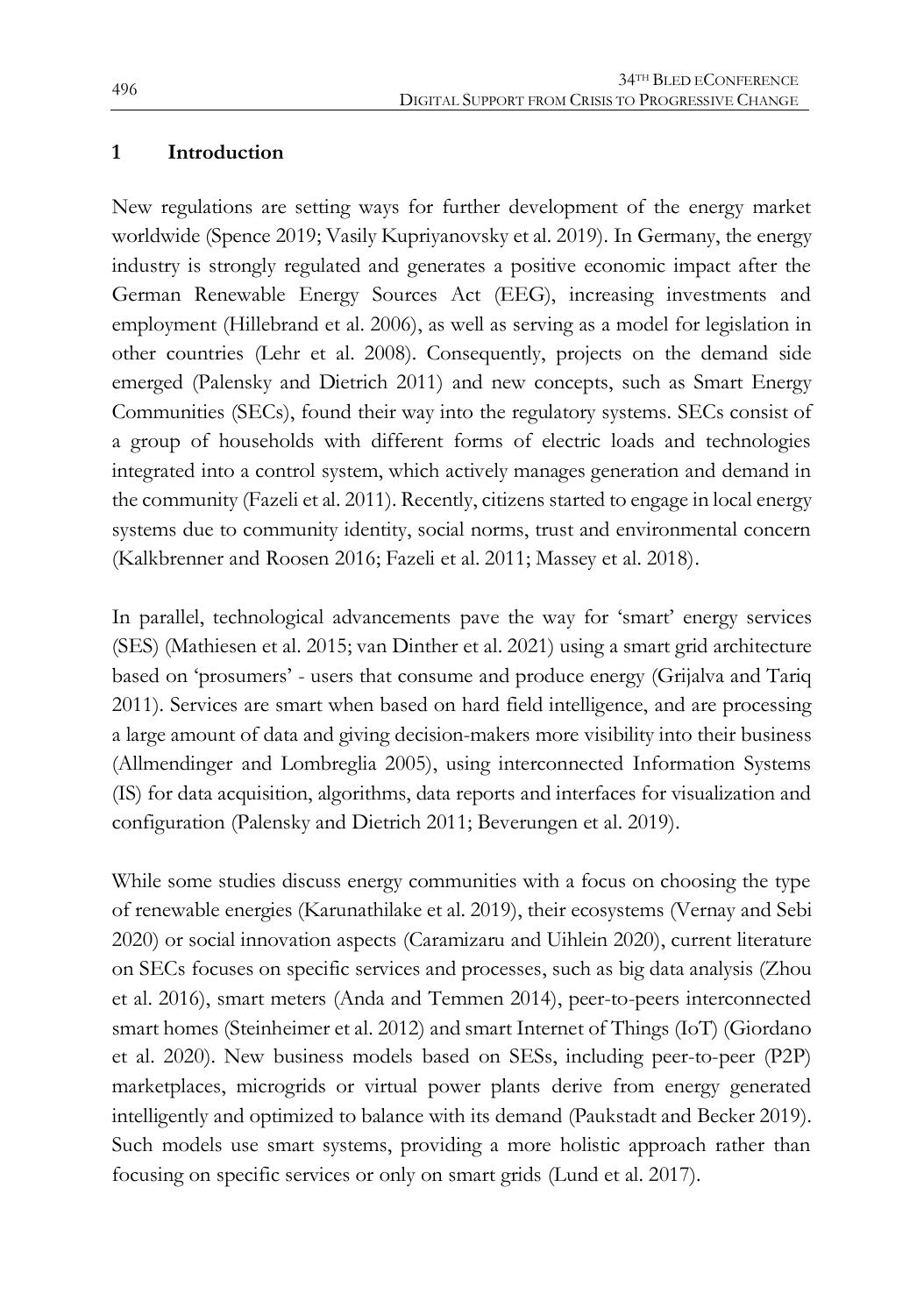SECs benefit from SES as they secure reliability, enhance market service, minimize environmental impact, reduce costs and improve the use of renewable energy (Wang et al. 2015), following the development goals from United Nations (Leal Filho et al. 2021). These local networks have limited resources to invest in many technologies as they count mainly on investments from citizens in the region (Dóci et al. 2015). No study has provided yet an overview of SES, highlighting their potentials and drawbacks, facilitating their prioritization by SECs.

This paper addresses this gap by discussing smart options according to their potential of contribution to improve services and processes within SECs. The study answers the following research questions:

- What are the options and priorities for smart services applied to SECs in Germany?
- What challenges and opportunities for SECs and IS solutions derive from these options?

Figure 1 depicts the research agenda and expected outcomes. After an expert group defined the options of smart services and four necessary perspectives to assess them, stakeholders were selected according to these perspectives. The options were then assessed (ranking) and discussed (appraisal) during guided interviews. This assessment contributes to the prioritization of smart services and provides an analysis of current uncertainties and potentials in the energy market for smart communities.



**Figure 1: Research Agenda**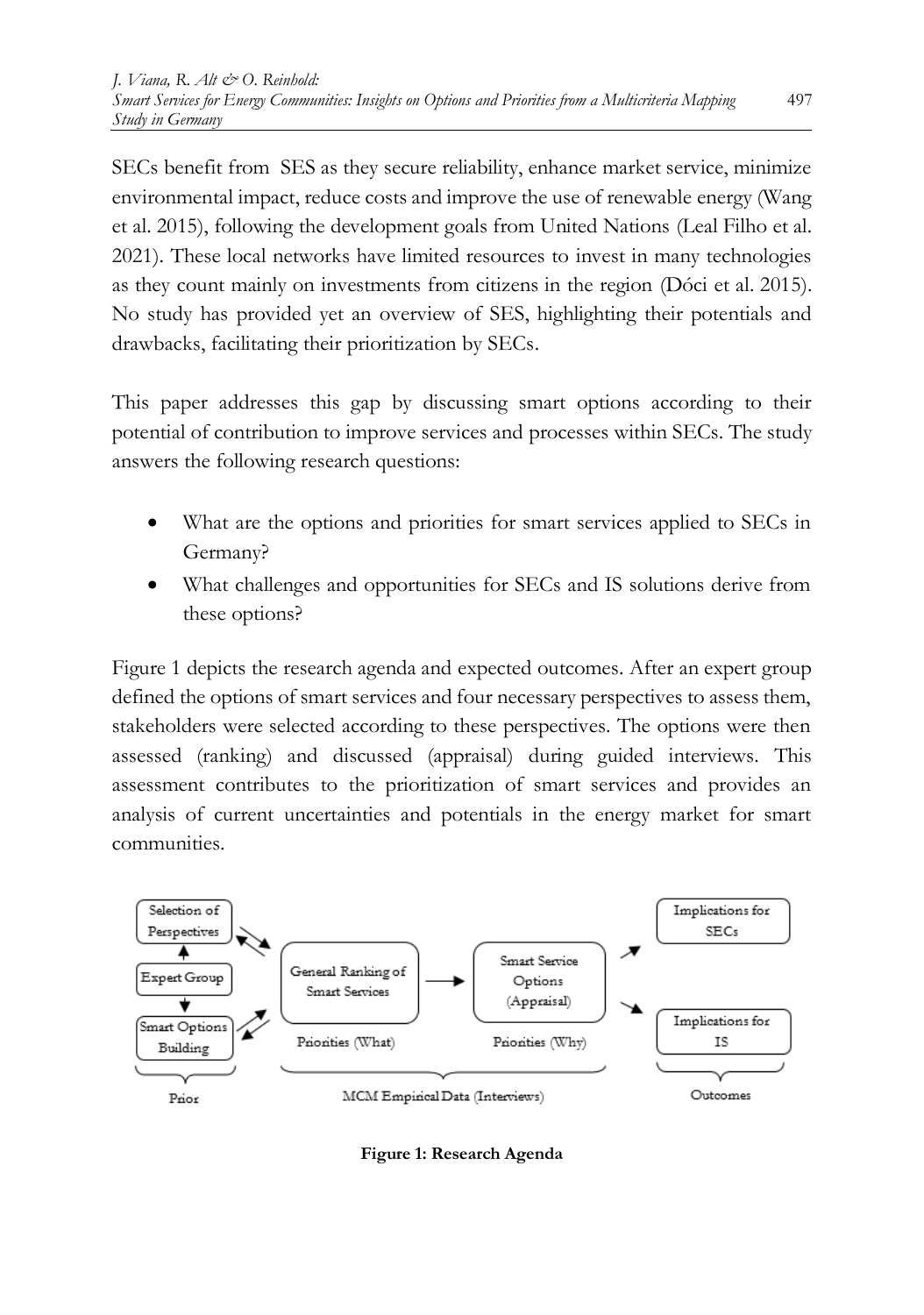The remainder of the paper is structured as follows: Chapter 2 explains the methodology and its steps to assess smart options. Chapter 3 discusses the results derived from the analysis, while Chapter 4 provides the main conclusions and contributions for SECs and IS design, as well as insights on further research.

## **2 Methodology**

Researchers, industry and policymakers have assessed risk related to decisions and technologies (Waterstone 1992), fostering studies of their risk perception (Slovic 1987). Adopting technologies require investments and these assessments provide positive and negative aspects of the evaluated objects, reducing risks. Different methods to assess and appraise risk have been developed (Covello and Merkhofer 1993; Horvath and Zuckerman 1993), especially related to technology (Lefley 1997; Stirling 2008). Methods, such as RT Delphi (Gordon and Pease 2006) or costeffective models (Hubbard 2014), have been applied to the prioritization of technologies. However, these methods fall short when assessing the uncertainties of new technological developments. In this sense, the Multicriteria Mapping Method (MCM) provides an extensive view of potential options.

MCM provides a structured analysis of uncertainties applied to various domains (Stirling and Mayer 2001; Hansen 2010; Shankar et al. 2002). This analysis is based on insights and information from stakeholders of a given industry (Shankar et al. 2002; Donaldson and Preston 1995; Carpenter et al. 2003). Researchers using MCM refer to these stakeholders to provide an analysis with different views and perspectives on the same subject taking into consideration these uncertainties (Hansen 2010; Shankar et al. 2002; McDowall and Eames 2007).

This study used pre-structured options introduced and assessed numerically. Prestructured surveys are applied to study diversity, defining the objects of analysis beforehand (Jansen 2010). This descriptive analysis aims to prioritize existing options empirically within certain stakeholder groups. A survey is qualitative if it does not count the frequencies of categories, but searches for empirical diversity in the analyzed objects, even if these results are expressed in numbers (Jansen 2010). MCM combines a numeric assessment to rank the options and visualize uncertainty, but focuses on discussions why some options are considered more relevant.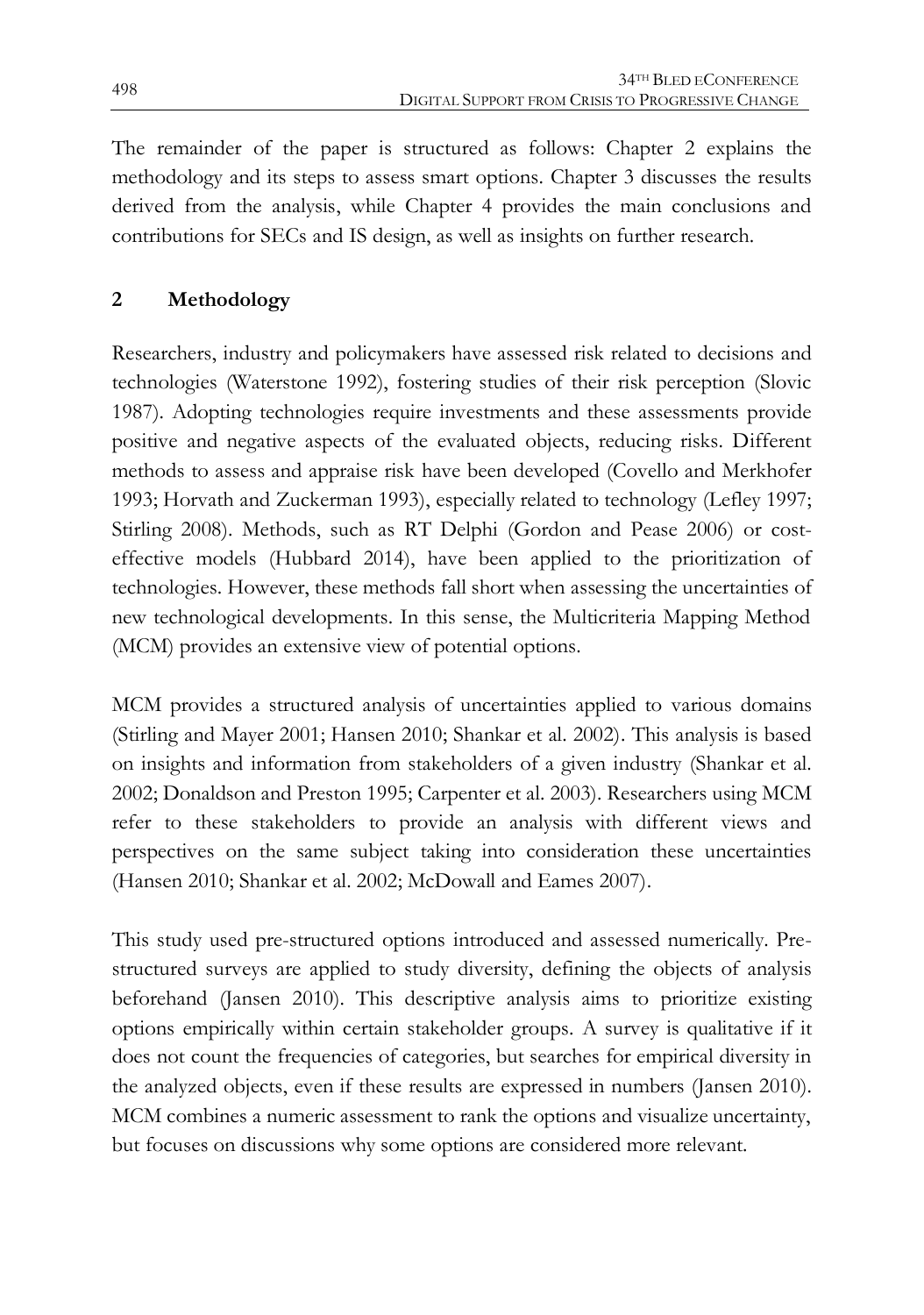The analysis of this paper follows the steps suggested by Coburn (2016) (see Figure 2 ). MCM provides an online platform<sup>1</sup> to guide the interview process and support researchers in setting up the interview environment, allowing stakeholders to understand the pre-defined options and move along the research steps. A prior preparation phase took place to define these options and the stakeholder groups by inviting experts in the field to discuss and define the options for SECs.



#### **Figure 2: Research Steps from MCM** Source: Stirling and Mayer (2000)

## **2.1 Selection of Stakeholders (Perspectives) and Smart Options**

Ten experts related to the energy market and IS field discussed and developed a list of smart options that affect SEC performance, as a list of smart services for SECs was not found in the existing literature. The expert group included leaders and representatives from energy (three) and IS-related (three) research institutes, energy communities (two), and software companies (two). They defined the smart options based on their expertise, focusing on services that can be improved using current technologies (see Table 1) and the stakeholder groups (see Table 2) to combine different perspectives on the topic. There was no overlap between the experts and the stakeholders. The options below are coded in three-letter acronyms for later visualization and discussions.

<sup>1</sup> <sup>1</sup> Multicriteria Mapping - https://www.multicriteriamapping.com/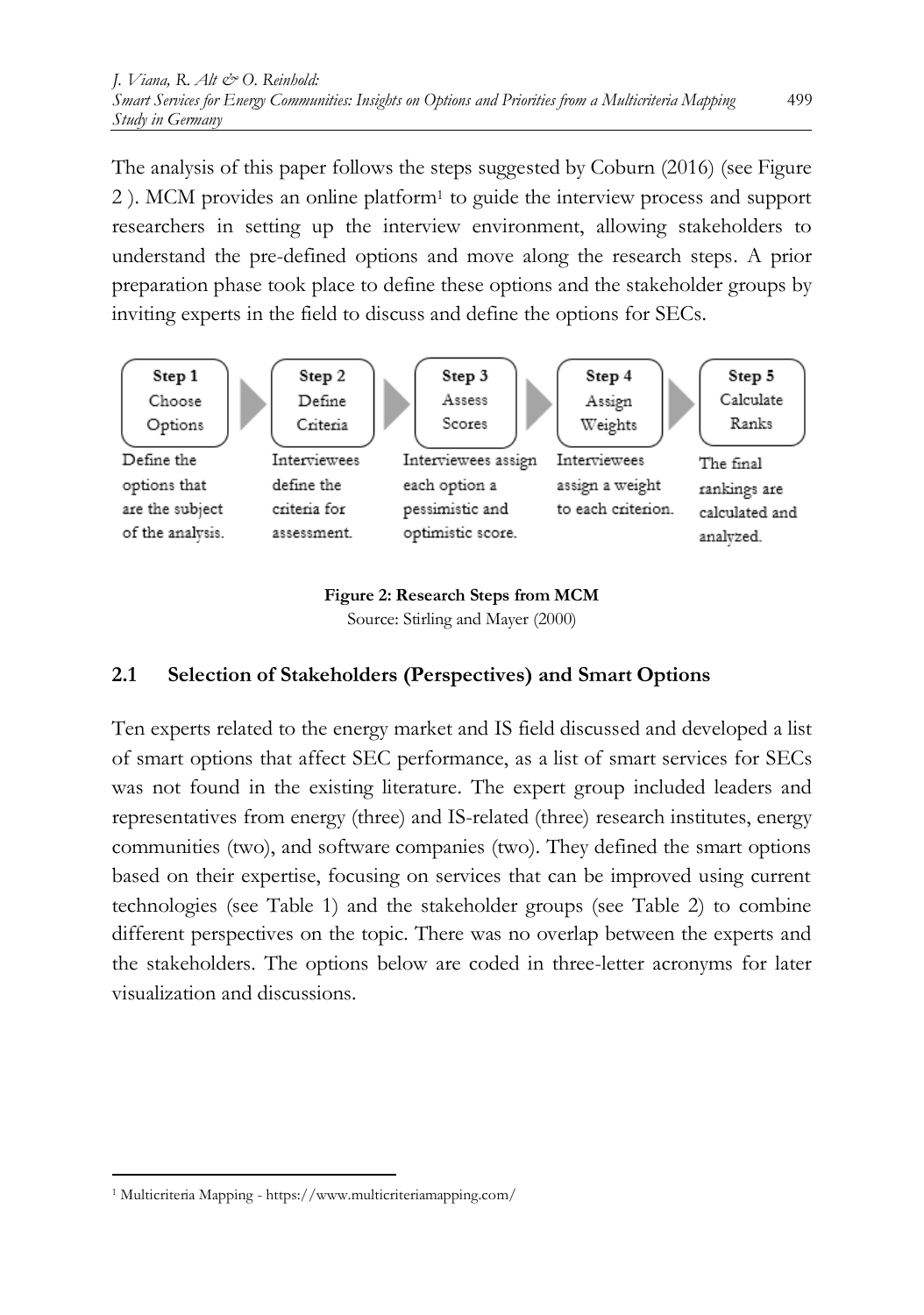| Option               | Description (D) and Contribution (C) to SECs                              |  |  |
|----------------------|---------------------------------------------------------------------------|--|--|
| <b>Applications</b>  | (D) User behavior information and usage anomaly ground the                |  |  |
| based on             | development of various applications, such as gamification (power          |  |  |
| Measured             | savings comparison), individual billing per device, etc.                  |  |  |
| Data (AMD)           | (C) Provision of data visualization to show consumers their exact power   |  |  |
|                      | consumption and provide forecasts.                                        |  |  |
| Peer-to-peer         | (D) Private individuals, small businesses and producing companies trade   |  |  |
| Trade (P2P)          | electricity. Consumers, producers and storage facilities are networked to |  |  |
|                      | communities and trade locally generated electricity with each other.      |  |  |
|                      | (C) Development of trading platforms.                                     |  |  |
| Selection of         | (D) Different systems are combined and the consumption profile            |  |  |
| <b>Energy Mix</b>    | transparently connected with generation capacities. This improves the     |  |  |
| (SEM)                | location planning of companies as they could define it based on           |  |  |
|                      | preferences in the energy mix from local producers.                       |  |  |
|                      | (C) Consumers select their energy mix systematically.                     |  |  |
| Proof of             | (D) Electricity is transformed from a commodity to an emotional           |  |  |
| Origin               | product by proving when and where it comes from.                          |  |  |
| (POO)                | (C) Information regarding less-burdened networks is provided and          |  |  |
|                      | improves the local matching of supply and demand.                         |  |  |
| Consumption          | (D) Consumption and production could be as close as possible to local     |  |  |
| and                  | communities. IS could support the timetable optimization from flexible    |  |  |
| Production           | producers, consumers and energy storages based on very accurate           |  |  |
| Optimization         | forecasts and equipment management.                                       |  |  |
| (CPO)                | (C) Timetable optimization from flexible producers, consumers and         |  |  |
|                      | energy storages based on accurate forecasts and equipment                 |  |  |
|                      | management.                                                               |  |  |
| <b>Virtual Power</b> | (D) SECs aggregate their flexibility to market their surpluses directly.  |  |  |
| Plants (VPP)         | (C) Development of a virtual power plant.                                 |  |  |
| <b>New Tariffs</b>   | (D) New flexible tariffs (dynamic fares) are adapted and provided to      |  |  |
| (NTA)                | users (prosumers and flexible consumers).                                 |  |  |
|                      | (C) Development of an incentive system to relieve the local power grid    |  |  |
|                      | and balance the community's residual load, increasing the local matching  |  |  |
|                      | of production and consumption.                                            |  |  |
| Investment           | (D) People living on low-invested land and in rented houses/flats could   |  |  |
| Opportunities        | participate financially and generate returns through investments.         |  |  |
| (IOP)                | (C) Investments from users are part of the electricity costs. Consumers   |  |  |
|                      | gradually buy shares of a production plant and participate in the         |  |  |
|                      | revenue, while SECs invest in production and storage as needed.           |  |  |

| Table 1: Options and Descriptions for Smart Services |  |  |
|------------------------------------------------------|--|--|
|------------------------------------------------------|--|--|

According to the reality of energy communities in Germany, the expert group selected four perspectives (stakeholder groups) and indicated several stakeholders to take part in an interview session, which lasted between 60 and 90 minutes. In total, 15 stakeholders participated in the study.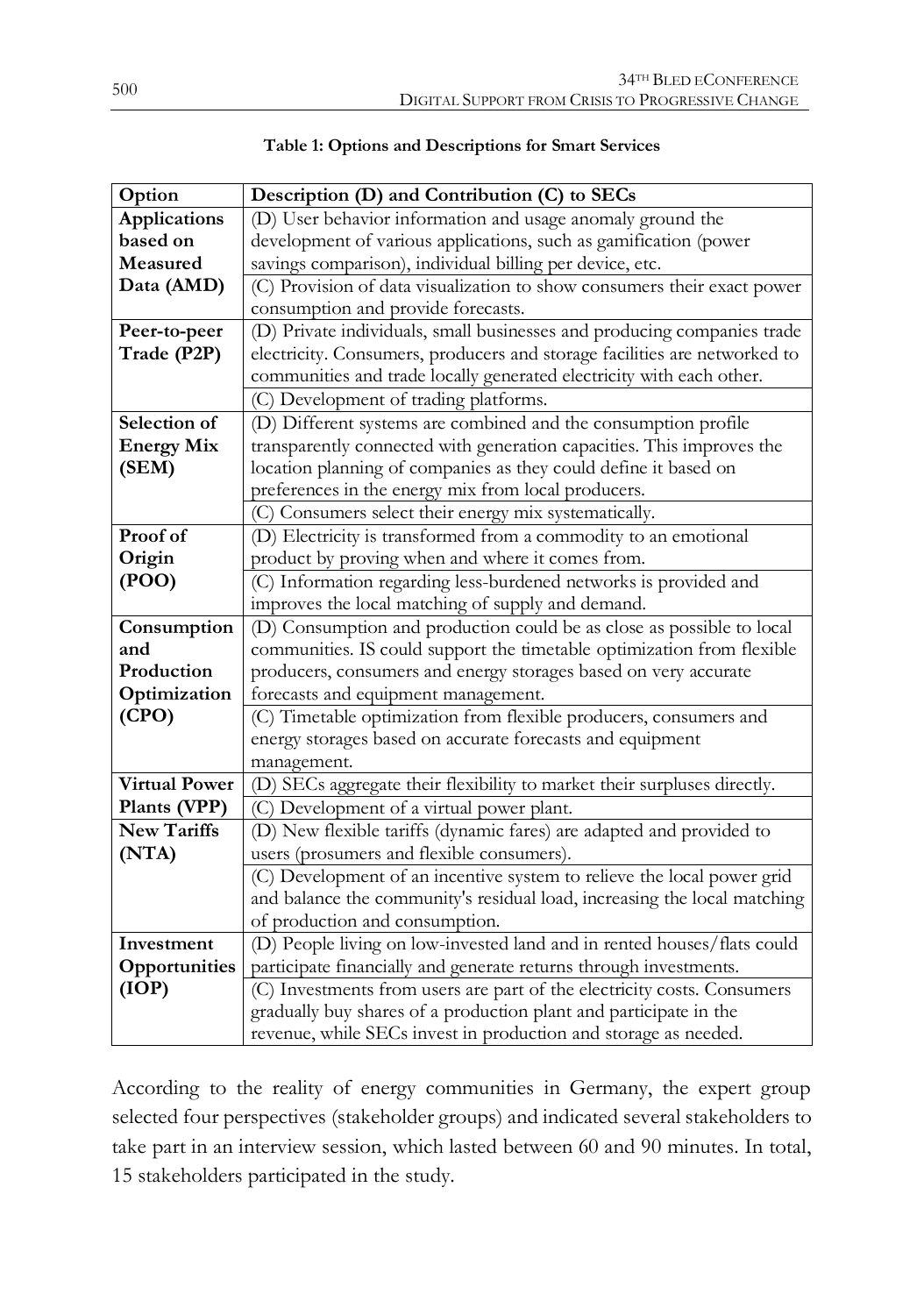| Perspectives / Stakeholders                          | Participants |  |
|------------------------------------------------------|--------------|--|
| <b>Energy Cooperatives</b>                           |              |  |
| Municipal Utilities as Energy Suppliers              |              |  |
| Energy Providers with New Disruptive Business Models |              |  |
| Technology/Software                                  |              |  |
| Total                                                |              |  |

#### **Table 2: Group of Stakeholders (Perspectives)**

### **2.2 Assigning Scores and Weights based on Criteria**

During the interviews, participants were encouraged to create up to three criteria and assess each option according to them. This allows a degree of freedom for stakeholders to indicate the aspects that are important to them when assessing the given options, as the group consists of different expertise. The criteria were grouped into five topics: (1) perspective from consumers (costs and acceptance), (2) external factors (feasibility, regulatory requirements), (3) level of innovation, (4) economical and (5) ecological aspects. Subsequently, participants assigned a pessimistic and an optimistic score to each option on a scale from zero to 100, and weighted each criterion to improve the analysis of uncertainty.



**Figure 3: Chart Analysis**

This assessment produced a chart and Figure 3 depicts how it displays the results. Options can rank high or low and the difference between the optimistic and pessimistic scores reflects the level of uncertainty. For that, the medium of the scores was considered. The highest and lowest scores are reflected in the extrema line.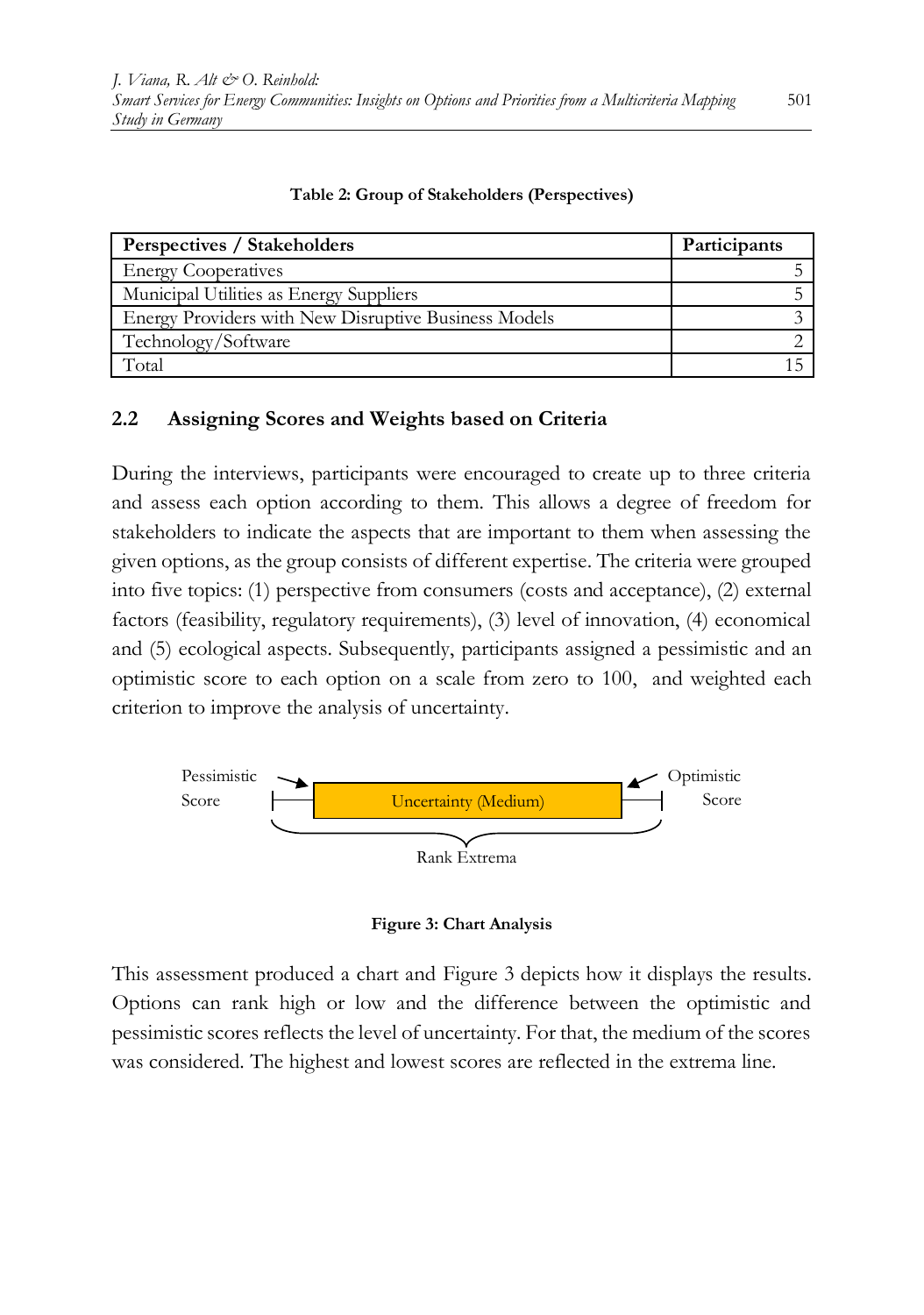### **3 Results**

The general chart provides an overview of how all options are ranking considering their medium values. Stakeholders ranked higher the option Applications based on measured data (AMD), while they were more pessimistic regarding the selection of energy mix (SEM). P2P Trade has a higher level of uncertainty, indicating disagreements among them regarding the developments of such a trading scheme.



**Figure 4: General Ranking of Options (n=15)**

Despite the indications of this first chart, a view according to the perspectives highlights the differences in stakeholder groups (see Figure 5). For example, technology-related stakeholders are less optimistic about the optimization of consumption and production (CPO) than the other groups. Additionally, Municipal Utilities are more positive about the option of Virtual Power Plants (VPP).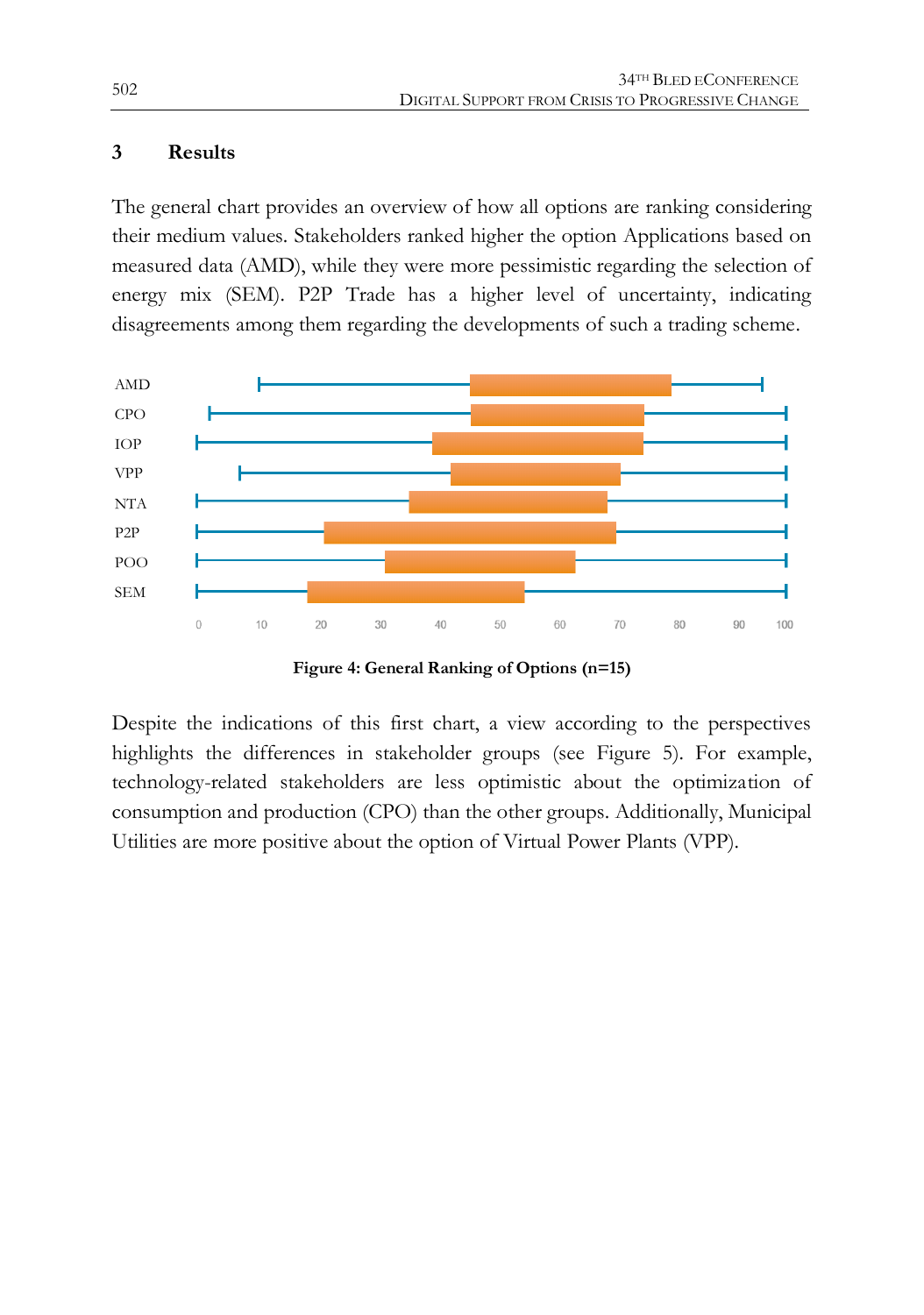

**Figure 5: Ranking of Perspectives: Stakeholder Groups.**

The observed high level of uncertainty derives from the optimistic and pessimistic scores, assigned and justified by the stakeholders. Besides the numerical assessment, the reasons for the given scores were discussed, as shown in the table below.

| Opt.       | <b>Optimistic View</b>              | <b>Pessimistic View</b>                              |
|------------|-------------------------------------|------------------------------------------------------|
| AMD        | - Smart meters produce data for the | - Data transfer between gateway and terminals is not |
|            | predictive models of consumption    | vet standardized.                                    |
|            | to provide an appropriate supply.   | - Different interfaces make access non-              |
|            | - The option provides               | discriminatory and only companies with the same      |
|            | consumption indication for users.   | technology can act as the provider.                  |
|            |                                     | - Data protection concerns limit the analysis of     |
|            |                                     | measured data                                        |
| <b>TOP</b> | - Participation from citizens       | - New regulation concerning direct transactions in   |
|            | increase acceptance and accelerate  | the market brings concerns that no return on equity  |
|            | the energy transition.              | investments would payout.                            |

| Table 3: Optimistic and Pessimistic Views on the Options |  |  |
|----------------------------------------------------------|--|--|
|                                                          |  |  |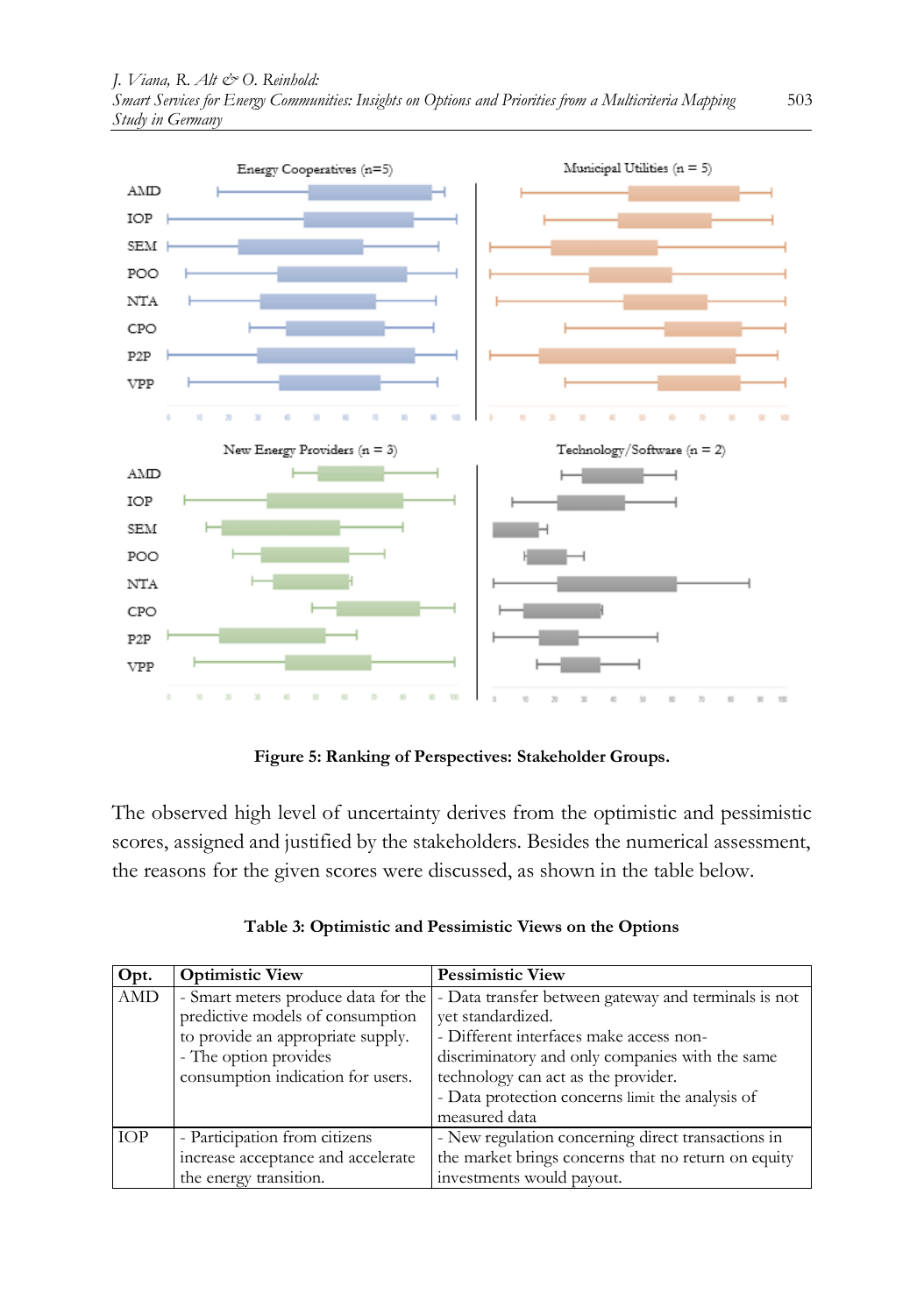|                  |                                                                                                                                                                    | - SECs must receive support from local stakeholders.                                                                                                                                                                                                                                                                                                              |
|------------------|--------------------------------------------------------------------------------------------------------------------------------------------------------------------|-------------------------------------------------------------------------------------------------------------------------------------------------------------------------------------------------------------------------------------------------------------------------------------------------------------------------------------------------------------------|
| <b>SEM</b>       | - Relevant option for the future,                                                                                                                                  | - Most customers find it sufficient to obtain green                                                                                                                                                                                                                                                                                                               |
|                  | but the technical feasibility is very                                                                                                                              | electricity via certificates.                                                                                                                                                                                                                                                                                                                                     |
|                  | difficult in contrast with the                                                                                                                                     | - Consumers have emotional attachments to                                                                                                                                                                                                                                                                                                                         |
|                  | benefits.                                                                                                                                                          | producers and types of energy production.                                                                                                                                                                                                                                                                                                                         |
| POO              | - Strongly related to P2P trading as<br>the origin is clear in such<br>transactions.                                                                               | - Green electricity certificates are rather opaque and<br>guarantees of origin need to become more accurate.<br>- Most customers are sensitive to price and do not<br>understand the issue.                                                                                                                                                                       |
| <b>NTA</b>       | - Uncertainty whether incentive<br>systems with variable prices lead to<br>a behavioral adjustment.                                                                | - Relocation of power consumption is difficult for<br>many consumers in private and commercial areas.<br>- Electricity would continue to be consumed when<br>needed, without short-term price elasticity.<br>- A necessary reform of network charges might not<br>take place soon.                                                                                |
| <b>CPO</b>       | - Seen as the main reason for<br>starting a community.<br>- Balancing generation and<br>consumption done at a regional<br>level.                                   | - It is necessary to define what to connect and<br>record.<br>- Privacy issues can hinder the implementation.<br>- Dependent on the application based on measured<br>data (AMD) and smart meters.                                                                                                                                                                 |
| P <sub>2</sub> P | - Considered the future of the<br>energy market. However, it requires<br>a regionalization of trade and<br>marketplaces.                                           | - Current market is too complex and not transparent.<br>- A community could be reached through a pooling<br>of actors and, therefore, be organized in a common<br>control group without real P2P trading.<br>- A community in a control group is already working<br>today, so true innovation could surge from the<br>emersion of a genuine regional marketplace. |
| <b>VPP</b>       | - For a community, the offering of<br>flexibility is interesting.<br>- The option is reasonable from the<br>physical point of view and logical<br>for the network. | - There is a lack of a clear framework to market it<br>locally.<br>- The individual producer or consumption lacks<br>expertise.                                                                                                                                                                                                                                   |

The indication of pessimistic and optimistic aspects also included challenges and potential applications for the options. New challenges concern AMD, such as local injection peaks or high withdrawal peaks due to e-mobility. Nevertheless, smart meters help to predict such consumption. According to stakeholders, the benefit of cooperative electricity could surge through "add-ons" after refinement of the electricity product. Modular product architecture supports the development of interchangeable options (Dahmus et al. 2001). However, technology-related stakeholders are less optimistic because of the lack of standardization. In addition, data protection could hinder such analysis, which goes in line with recent dataprotection concerns regarding the deployment of smart meters (Erkin et al. 2013).

Regarding IOP, the participation from citizens is relevant, but requires support from local stakeholders, municipal utilities, investment banks, government, etc. New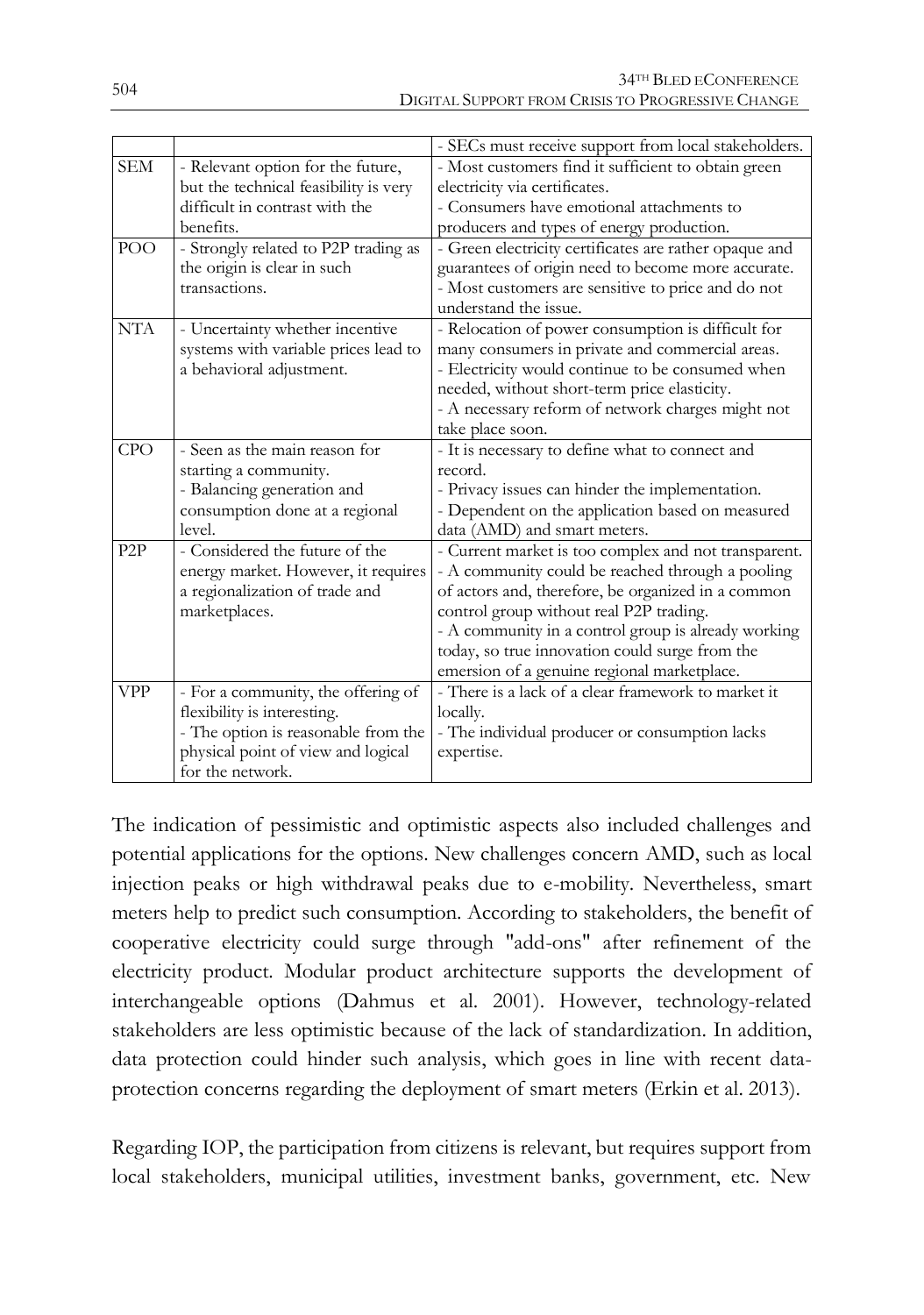energy providers are concerned with return on investments due to new regulations of the direct market. This affects the uncertainty of this option, despite the relevance of citizen participation to finance renewable energy in Germany (Yildiz 2014).

SEM ranks low as stakeholders believe customers are satisfied with current certificates for green electricity. Its technical feasibility is difficult, and consumers are, sometimes, emotionally attached to certain types of electricity. Despite the willingness of energy cooperatives to source their electricity from renewable energies, if that incurs higher electricity costs, these would have to be justified. In this line, POO performed differently in the stakeholder groups as they differ in the level of concern from consumers regarding energy origin. However, energy consumers, when asked to make an active choice between a green and a standard energy provider, choose mostly a green program (Hedlin and Sunstein 2016).

Concerning NTA, participants differed on its impact on behavioral adjustment. Many interviewees claimed electricity would continue to be consumed when needed, diminishing the chances for short-term price elasticity. Nevertheless, they claim CPO is necessary to start an SEC. Efforts should focus on balancing generation and consumption as much as possible at a regional level and should also be networkoptimized. New energy providers claim installations should be built where the consumption is located, defining what to connect and record.

Energy cooperatives indicated the motivation from their members not only economically, but also intrinsically or ideationally towards P2P. However, stakeholders from the municipal utility group are uncertain about the need for such trading as a community in an existing control group might be sufficient and this implementation can be costly. ICT and control systems are necessary to enable P2P energy trading in local energy markets (Zhang et al. 2017).

Participants agree that a market possibility is necessary for communities to act as a VPP. As renewables become more prevalent, the need for local governance increase. Representants from municipal utilities were more optimistic about this option and claimed that, even though the market is not ready yet, the shift to the end consumer's perspective is shaping the energy transition. From the technological aspect, some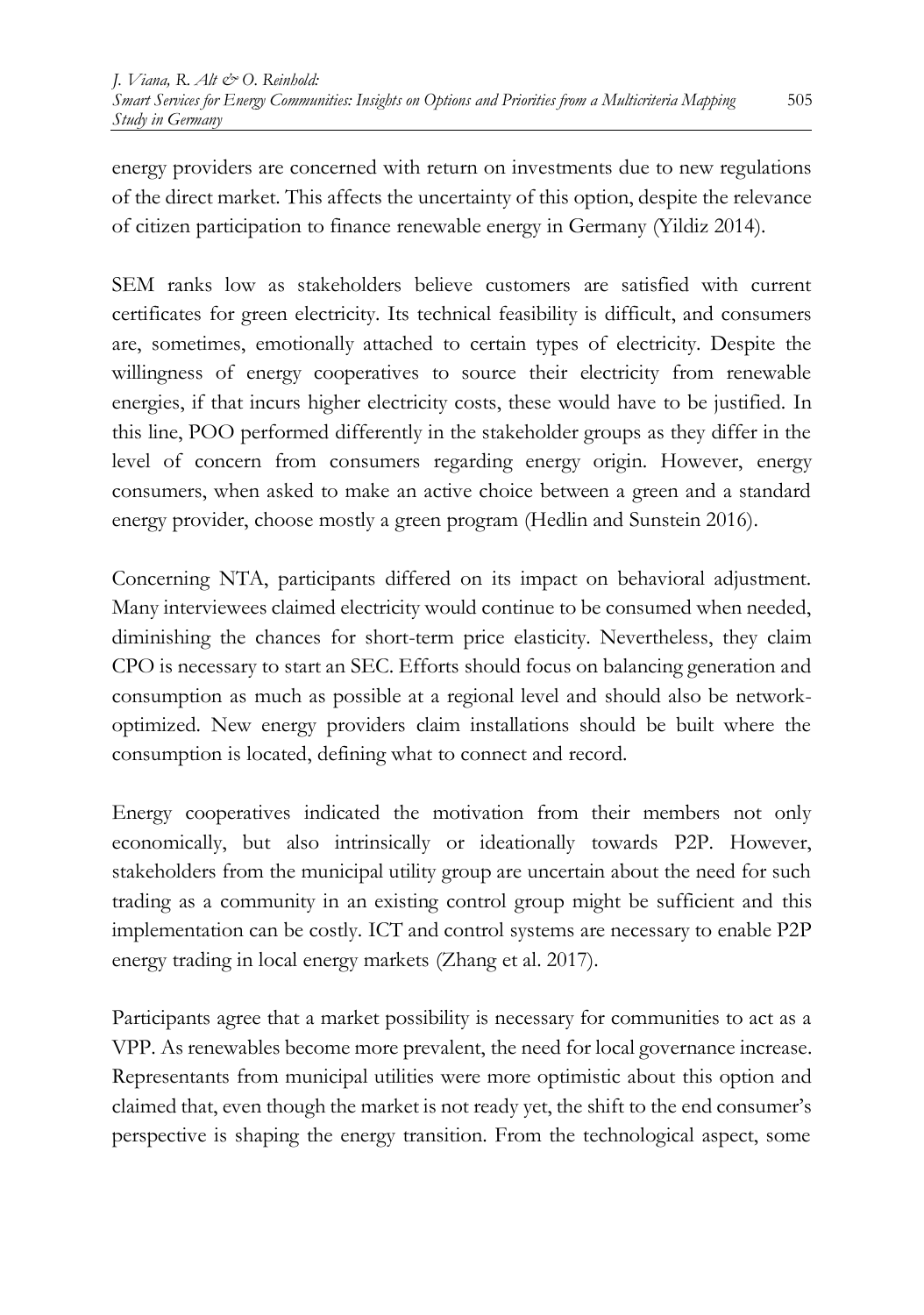studies developed algorithms able to aggregate the capacity of different energy resources (Pudjianto et al. 2007; Ruiz et al. 2009; Pandžić et al. 2013).

The views on the options support SECs to decide on the adoption of smart services, defining priorities and investments based on specific needs and market reality. The next chapter presents the implications for research and practice.

## **4. Conclusions and Implications for Research and Practice**

Stakeholders examined technology-based options that influence processes within SECs in Germany through the MCM method. Eight options were developed by an expert group and stakeholders assessed them, indicating priorities. Participants indicated AMD as a high priority for SECs once it also grounds the development of further smart options based on the application of smart meters. The indication and prioritization of smart services answer the first research question, contributing to future solutions for digital ecosystems platforms in the energy industry. Furthermore, stakeholders discussed optimistic and pessimistic aspects for each option, answering the second research question regarding challenges and opportunities. In addition, they indicated that regulatory challenges, data privacy, and the cost-benefit of available technologies are able to hinder the application or reduce the relevance of some options for German SECs.

The predominance of positive aspects around applications based on smart meter data indicates a potential for research on data generated in SECs as a way to determine optimization practices and balance between energy production and consumption.

Stakeholders pointed out that energy communities need to integrate processes and dispersed data to a high degree, as well as to integrate and coordinate different actors in a cross-organizational environment. Although smart meters are not yet widely used, most options benefit directly from their availability. Taking into account the current resource limitation of the energy communities in Germany, either service platforms for several communities or decentralized architectures seem necessary for realizing SECs. Stakeholders shared their opinion on technological developments, the behavior of electricity consumers and current regulations, supporting SECs in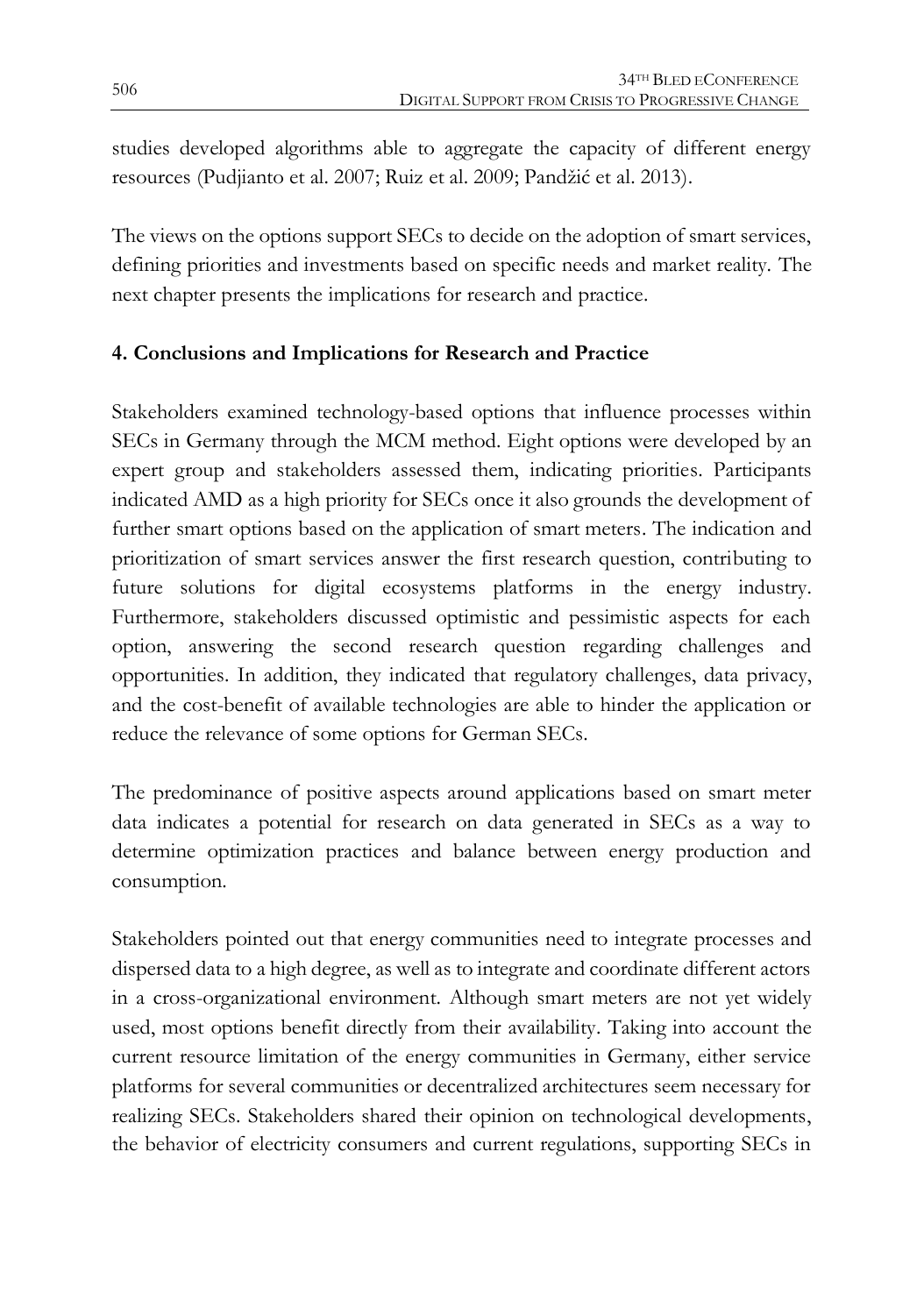their strategic planning and providing directions on technological demands for smart services in this industry.

SECs benefit from the development and improvement of smart services based on recent IS technologies and the indication and assessment of SES are able to guide IS designers to prioritize their offerings in the field. However, systems should be designed to allow the future aggregation of new functionalities into a complete service system (Lund et al. 2017). That requires an integration of information systems across different organizations. Furthermore, new systems could assume functionalities that are typically performed by intermediaries, co-evolving towards decentralized solutions matching buyers and sellers (Alt 2018) or, in the case of SECs, matching the prosumers. Adopting innovative technologies, such as Blockchain, can support cooperative principles in marketplaces (Kollmann et al. 2020) and foster this change towards decentralized systems.

IS solutions should address the challenges and potentials of technology implementation to support SECs in the optimization of the community. SECs can benefit from the development and improvement of smart services based on recent IS technologies. Among the various contributions, systems can (1) support to predict demands, manage supply and ground investments; (2) draw relevant analysis based on the data; (3) support the emission of certificates regarding the energy, allowing a selection of energy mix; (4) support relieving the power grid and balancing residual load; (5) support the matching of supply and demand, optimizing production; (6) provide and manage incentives through new tariffs, according to usage; (7) support the virtual trade of generated energy; (8) support smart contracts and peer-to-peer trading.

Furthermore, public policies could support the implementation of such technologies applied to the energy market, influencing how SECs will adapt to the recent regulatory changes.

Although the results of the MCM provide indications, conclusions about stakeholders' preferences should be made with caution due to the small number of interviewees. This also affected the balance between the groups, as the total of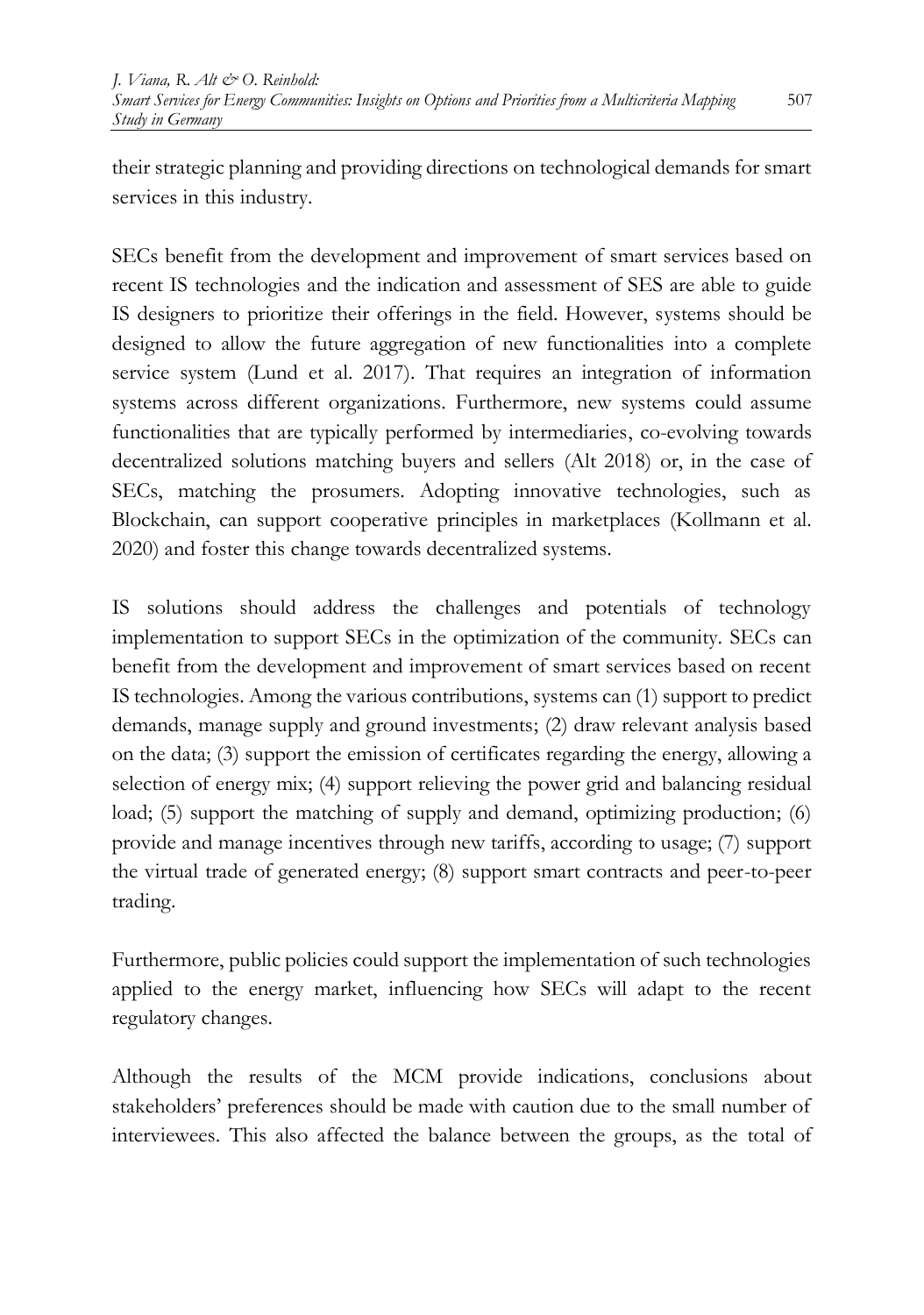stakeholders per perspective is not equal. The inclusion of large energy companies could improve the assessment due to the risk SECs might represent to their business.

Researchers can use these results and methodology to investigate further the options of smart services and to identify possible demands for new integrated information systems in the energy market. Moreover, further research could use MCM to provide a deeper analysis of the source of uncertainty for each stakeholder group and weighting justifications. As some of the options for smart services are already available, market-related information for these options could be explored in addition to the analysis of this paper. Although the paper focuses on the current scenario of German SECs, communities in other regions can benefit from the analysis.

#### **Acknowledgement**

The authors gratefully acknowledge the financial support of this research by the German Federal Ministry for Economic Affairs and Energy within the project SMECS (01MD18013F) and the Sächsische Aufbaubank and European Union within the EFRE project SEES (100385415).

#### **References**

- Allmendinger, G., Lombreglia, R., 2005. Four Strategies for the Age of Smart Services. https://hbr.org/2005/10/four-strategies-for-the-age-of-smart-services.
- Alt, R., 2018. Electronic Markets and current general research. Electronic Markets 28 (2): 123–128. 10.1007/s12525-018-0299-0.
- Anda, M., Temmen, J., 2014. Smart metering for residential energy efficiency: The use of community based social marketing for behavioural change and smart grid introduction. Renewable Energy 67: 119–127. 10.1016/j.renene.2013.11.020.
- Beverungen, D., Müller, O., Matzner, M., Mendling, J., vom Brocke, J., 2019. Conceptualizing smart service systems. Electronic Markets 29 (1): 7–18. 10.1007/s12525-017-0270-5.
- Caramizaru, A., Uihlein, A., 2020. Energy communities: an overview of energy and social innovation: European Commission.
- Carpenter, M. A., Pollock, T. G., Leary, M. M., 2003. Testing a model of reasoned risk-taking: governance, the experience of principals and agents, and global strategy in high-technology IPO firms. Strategic Management Journal 24 (9): 803–820. 10.1002/smj.338.
- Coburn, J., 2016. Multicriteria Mapping Manual Version 2.0. SSRN Electronic Journal. 10.2139/ssrn.2873524.
- Covello, V. T., Merkhofer, M. W., 1993. Risk Assessment Methods: Approaches for Assessing Health and Environmental Risks. Boston, MA: Springer.
- Dahmus, J. B., Gonzalez-Zugasti, J. P., Otto, K. N., 2001. Modular product architecture. Design Studies 22 (5): 409–424. 10.1016/S0142-694X(01)00004-7.
- Dóci, G., Vasileiadou, E., Petersen, A. C., 2015. Exploring the transition potential of renewable energy communities. Futures 66: 85–95. 10.1016/j.futures.2015.01.002.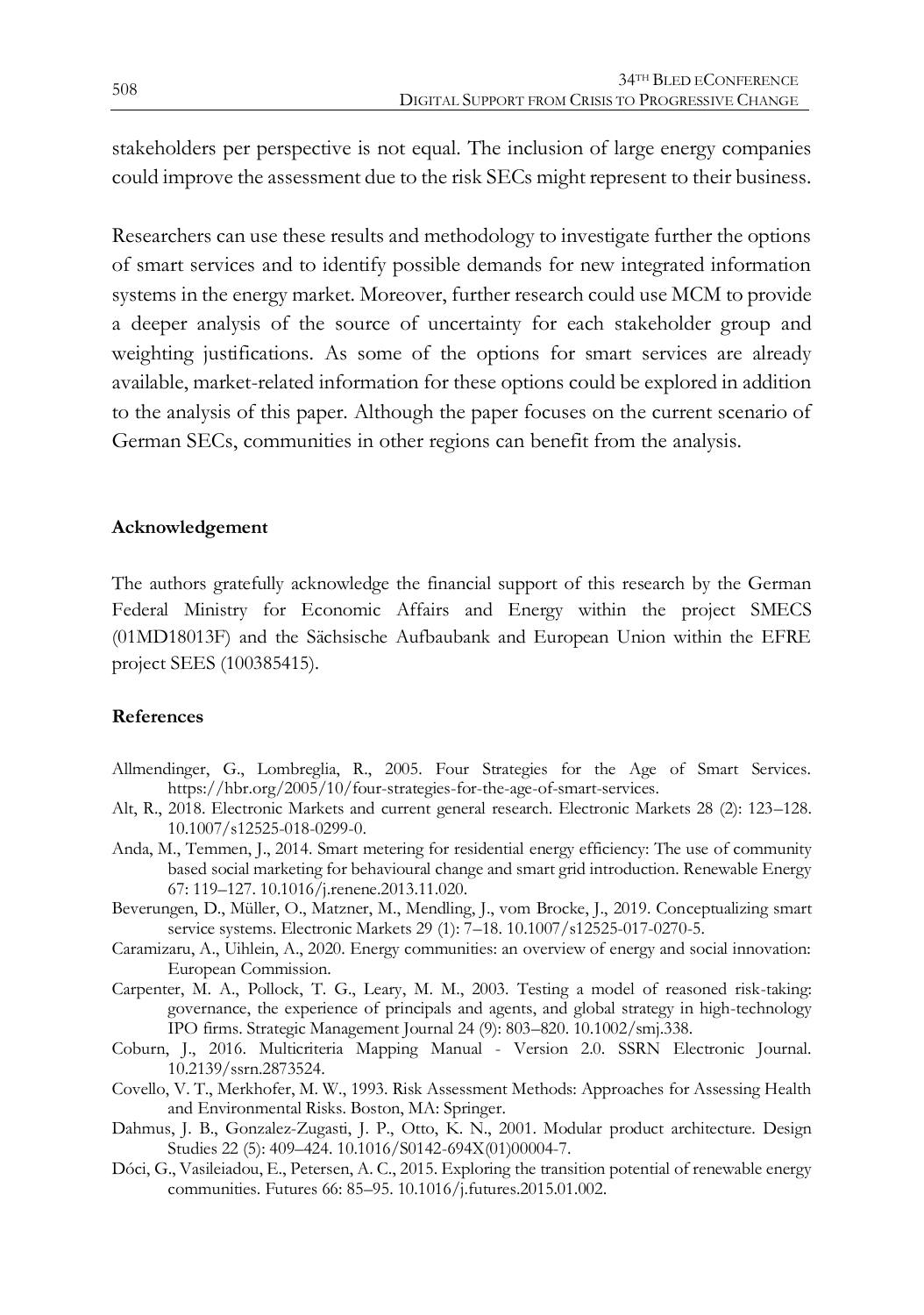- Donaldson, T., Preston, L. E., 1995. The Stakeholder Theory of the Corporation: Concepts, Evidence, and Implications. The Academy of Management Review 20 (1): 65. 10.2307/258887.
- Erkin, Z., Troncoso-pastoriza, J. R., Lagendijk, R. L., Perez-Gonzalez, F., 2013. Privacy-preserving data aggregation in smart metering systems: an overview. IEEE Signal Processing Magazine 30 (2): 75–86. 10.1109/MSP.2012.2228343.
- Fazeli, A., Christopher, E., Johnson, C., Gillott, M., Sumner, M., 2011. Investigating the effects of dynamic demand side management within intelligent Smart Energy communities of future decentralized power system. In: 2011 2nd IEEE PES International Conference and Exhibition on Innovative Smart Grid Technologies, 1–8: IEEE.
- Giordano, A., Mastroianni, C., Scarcello, L., 2020. Optimization Model for IoT-Aware Energy Exchange in Energy Communities for Residential Users. Electronics 9 (6): 1003. 10.3390/electronics9061003.
- Gordon, T., Pease, A., 2006. RT Delphi: An efficient, "round-less" almost real time Delphi method ☆. undefined.
- Grijalva, S., Tariq, M. U., 2011. Prosumer-based smart grid architecture enables a flat, sustainable electricity industry. In: 2011 IEEE PES Innovative Smart Grid Technologies, 1–6. Piscataway: IEEE.
- Hansen, S. F., 2010. Multicriteria mapping of stakeholder preferences in regulating nanotechnology. Journal of nanoparticle research an interdisciplinary forum for nanoscale science and technology 12 (6): 1959–1970. 10.1007/s11051-010-0006-3.
- Hedlin, S., Sunstein, C. R., 2016. Does active choosing promote green energy use: Experimental evidence. Ecology Law Quarterly 43 (1): 107–142.
- Hillebrand, B., Buttermann, H. G., Behringer, J. M., Bleuel, M., 2006. The expansion of renewable energies and employment effects in Germany. Energy Policy 34 (18): 3484–3494. 10.1016/j.enpol.2005.06.017.
- Horvath, P., Zuckerman, M., 1993. Sensation seeking, risk appraisal, and risky behavior. Personality and Individual Differences 14 (1): 41–52. 10.1016/0191-8869(93)90173-Z.
- Hubbard, D. W., 2014. How to Measure Anything: Finding the Value of Intangibles in Business. Hoboken: Wiley.
- Jansen, H., 2010. The Logic of Qualitative Survey Research and its Position in the Field of Social Research Methods. Forum Qualitative Sozialforschung / Forum: Qualitative Social Research, Vol 11, No 2 (2010): Visualising Migration and Social Division: Insights From Social Sciences and the Visual Arts / Forum Qualitative Sozialforschung / Forum: Qualitative Social Research, Vol 11, No 2 (2010): Visualising Migration and Social Division: Insights From Social Sciences and the Visual Arts. 10.17169/FQS-11.2.1450.
- Kalkbrenner, B. J., Roosen, J., 2016. Citizens' willingness to participate in local renewable energy projects: The role of community and trust in Germany. Energy Research & Social Science 13: 60–70. 10.1016/j.erss.2015.12.006.
- Karunathilake, H., Hewage, K., Mérida, W., Sadiq, R., 2019. Renewable energy selection for net-zero energy communities: Life cycle based decision making under uncertainty. Renewable Energy 130: 558–573. 10.1016/j.renene.2018.06.086.
- Kollmann, T., Hensellek, S., Cruppe, K. de, Sirges, A., 2020. Toward a renaissance of cooperatives fostered by Blockchain on electronic marketplaces: a theory-driven case study approach. Electronic Markets 30 (2): 273–284. 10.1007/s12525-019-00369-4.
- Leal Filho, W., Azul, A. M., Brandli, L., Lange Salvia, A., Wall, T., 2021. Affordable and Clean Energy. Cham: Springer International Publishing; Imprint: Springer.
- Lefley, F., 1997. Approaches to risk and uncertainty in the appraisal of new technology capital projects. International Journal of Production Economics 53 (1): 21–33. 10.1016/S0925-5273(97)00106-  $\Omega$ .
- Lehr, U., Nitsch, J., Kratzat, M., Lutz, C., Edler, D., 2008. Renewable energy and employment in Germany. Energy Policy 36 (1): 108–117. 10.1016/j.enpol.2007.09.004.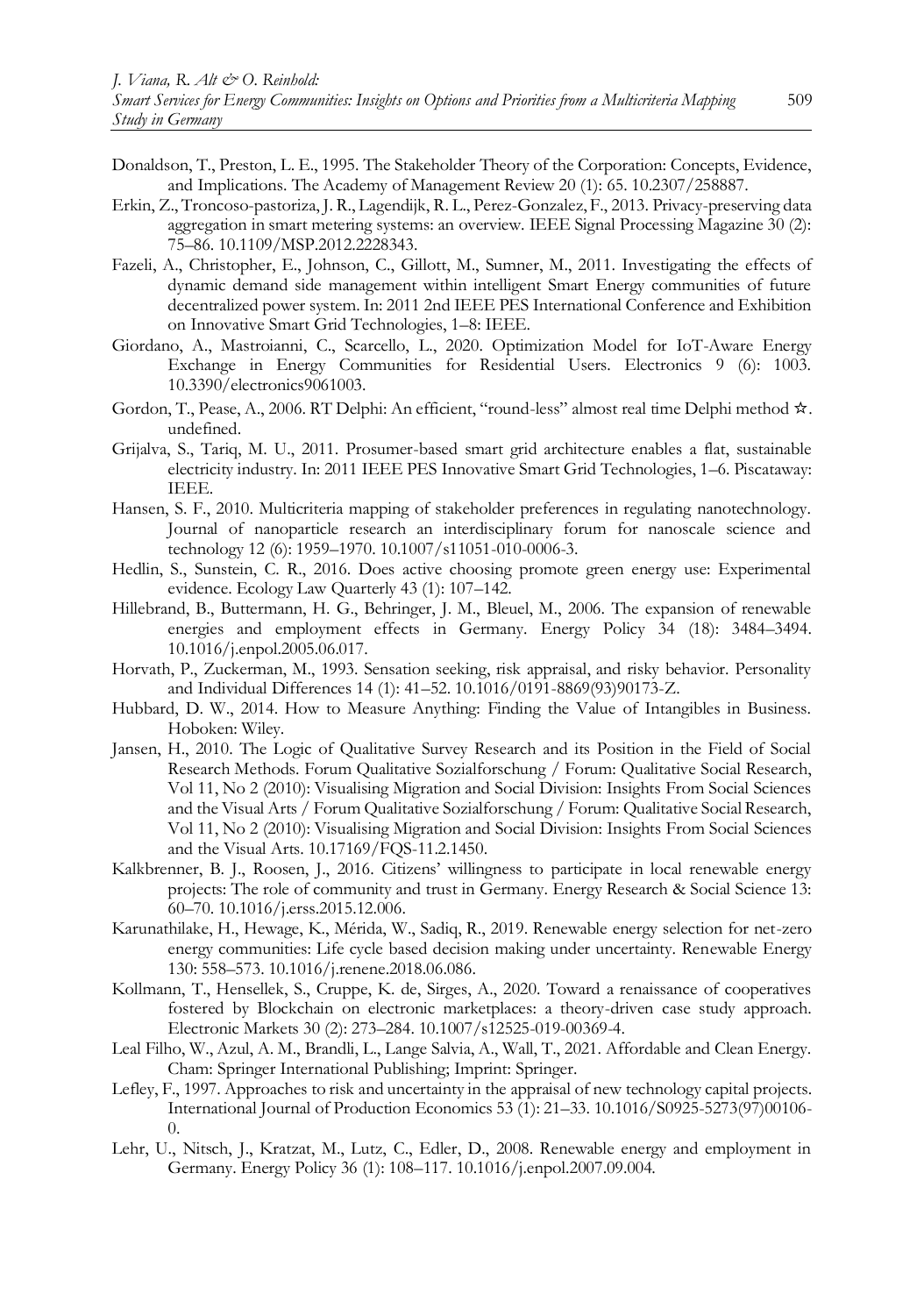- Lund, H., Østergaard, P. A., Connolly, D., Mathiesen, B. V., 2017. Smart energy and smart energy systems. Energy 137: 556–565. 10.1016/j.energy.2017.05.123.
- Massey, B., Verma, P., Khadem, S., 2018. Citizen Engagement as a Business Model for Smart Energy Communities. In: 2018 5th International Symposium on Environment-Friendly Energies and Applications (EFEA), 1–6: IEEE.
- Mathiesen, B. V., Lund, H., d. Connolly, Wenzel, H., Østergaard, P. A., Möller, B., Nielsen, S., Ridjan, I., Karnøe, P., Sperling, K., Hvelplund, F. K., 2015. Smart Energy Systems for coherent 100% renewable energy and transport solutions. Applied Energy 145: 139–154. 10.1016/j.apenergy.2015.01.075.
- McDowall, W., Eames, M., 2007. Towards a sustainable hydrogen economy: A multi-criteria sustainability appraisal of competing hydrogen futures. International Journal of Hydrogen Energy 32 (18): 4611–4626. 10.1016/j.ijhydene.2007.06.020.
- Palensky, P., Dietrich, D., 2011. Demand Side Management: Demand Response, Intelligent Energy Systems, and Smart Loads. IEEE Transactions on Industrial Informatics 7 (3): 381–388. 10.1109/TII.2011.2158841.
- Pandžić, H., Morales, J. M., Conejo, A. J., Kuzle, I., 2013. Offering model for a virtual power plant based on stochastic programming. 10.1016/j.apenergy.2012.12.077.
- Paukstadt, U., Becker, J., 2019. Uncovering the business value of the internet of things in the energy domain – a review of smart energy business models. Electronic Markets: 1–16. 10.1007/s12525-019-00381-8.
- Pudjianto, D., Ramsay, C., Strbac, G., 2007. Virtual power plant and system integration of distributed energy resources. IET Renewable Power Generation 1 (1): 10. 10.1049/iet-rpg:20060023.
- Ruiz, N., Cobelo, I., Oyarzabal, J., 2009. A Direct Load Control Model for Virtual Power Plant Transactions on 10.1109/TPWRS.2009.2016607.
- Shankar, V., Urban, G. L., Sultan, F., 2002. Online trust: a stakeholder perspective, concepts, implications, and future directions. The Journal of Strategic Information Systems 11 (3-4): 325– 344. 10.1016/S0963-8687(02)00022-7.
- Slovic, P., 1987. Perception of risk. Science 236 (4799): 280–285. 10.1126/science.3563507.
- Spence, D. B., 2019. Regulation and the New Politics of (Energy) Market Entry. Notre Dame Law Review 95: 327.
- Steinheimer, M., Trick, U., Ruhrig, P., 2012. Energy communities in Smart Markets for optimisation of peer-to-peer interconnected Smart Homes. In: 2012 8th International Symposium on Communication Systems, Network & Digital Signal Processing (CSNDSP 2012): Poznan, Poland, 18 - 20 July 2012, 1–6. Piscataway, NJ: IEEE.
- Stirling, A., 2008. "Opening Up" and "Closing Down". Science, Technology, & Human Values 33 (2): 262–294. 10.1177/0162243907311265.
- Stirling, A., Mayer, S., 2000. A Precautionary Approach to Technology Appraisal? A multi-criteria mapping of genetic modification in UK agriculture. Journal of Technology Assessment in Theory and Practice 3 (9. Jahrgang): 39–51.
- Stirling, A., Mayer, S., 2001. A Novel Approach to the Appraisal of Technological Risk: A Multicriteria Mapping Study of a Genetically Modified Crop. Environment and Planning C: Government and Policy 19 (4): 529–555. 10.1068/c8s.
- van Dinther, C., Flath, C. M., Gaerttner, J., Huber, J., Mengelkamp, E., Schuller, A., Staudt, P., Weidlich, A., 2021. Engineering Energy Markets: The Past, the Present, and the Future. In: Gimpel, H., Krämer, J., Neumann, D., Pfeiffer, J., Seifert, S., Teubner, T. Market Engineering: Insights from Two Decades of Research on Markets and Information, 113–134. Cham: Springer International Publishing; Imprint: Springer.
- Vasily Kupriyanovsky, Alexey Konev, Oleg Grinko, Oleg Pokusaev, Dmitry Namiot, 2019. On the way to the energy Internet: new regulations, business models, economic and technical background. International Journal of Open Information Technologies 7 (3): 60–70.